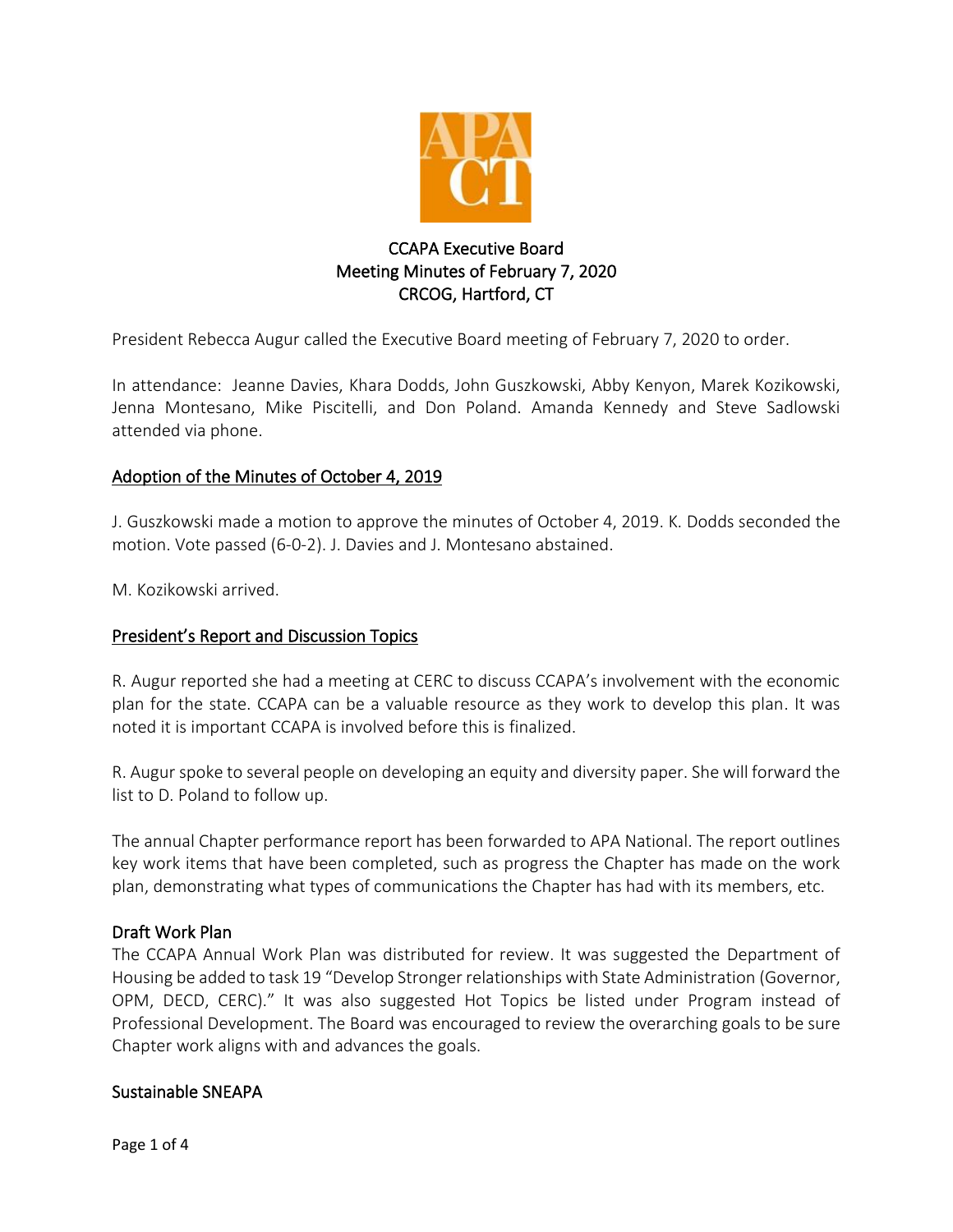R. Augur reported the Connecticut, Massachusetts, and Rhode Island Chapters applied for a \$10,000 assistance grant from APA National to explore options for making SNEAPA a standalone 501C3 to ensure sustainability moving forward, \$3,000 was awarded. The Chapters discussed how to utilize the grant and decided to engage a facilitator to speak with each Chapter to determine how SNEAPA is currently working, what can be done in the future, and discuss Chapter goals and visions for SNEAPA. It was noted the revenue disparity is an issue that needs to be addressed. When the conference is held in Connecticut, the amount of revenue each Chapter receives is much lower than when it is held in Massachusetts and Rhode Island due to the high cost in Hartford. If anyone is interested in working on the Sustainable SNEAPA effort, they should let R. Augur know.

In a response to questions about the upcoming SNEAPA Conference to be held in Connecticut, M. Kozikowski reported he has explored other venues outside of Hartford. Options include a venue in Mystic, the casino, the Omni in New Haven, and a venue in Stamford. The Omni in New Haven seems like the only other viable option if the Chapter wants to move the conference from Hartford. The Omni would waive all room rental fees so expenses would largely be food. However, this is not a typical convention space. It was also noted the space for exhibitor tables may be challenging as they would have to be placed on the periphery of the ballroom. In response to a question about keeping the conference in Hartford, M. Kozikowski said there are only two available dates, September  $10^{th}$  or the third Thursday and Friday in August. It was decided the September  $10^{th}$  date in Hartford should be held as well as The Omni. M. Kozikowski will follow up to hold those dates with the two venues. It was also suggested M. Kozikowski contact the casinos to discuss options in more detail. M. Kozikowski will put together a matrix with location, date, cost, and notes about the space for further discussion.

# Treasurer's Report

K. Dodds reported \$54,705 was budgeted for revenue this fiscal year. So far \$15,635 has been received, which is about 29% of the budgeted revenue. Revenue includes \$11,283 for dues, \$1,225 for registration fees from the awards program, and \$2,415 from advertising. As for expenses, the Chapter is slightly ahead in expenses, at \$17,538. This includes \$5,000 for the magazine, \$4,500 for TCORS, and \$500 to the UCONN Foundation for conference sponsorship.

K. Dodds noted a budget transfer may be needed in the future for supplies and room rentals. There are funds elsewhere to cover the transfer.

K. Dodds is also working with the accountant not to file taxes.

## Committee Updates

## Program / PDO

J. Davies will be scheduling a meeting with the Program Committee in the next month to discuss additional programs. In the meantime, upcoming programs include an adaptive reuse event, risk resiliency for Connecticut, and a compost conference. She has been in contact with C. Smith to secure Goodwin College or the Mark Twain House for Hot Topics on June 5<sup>th</sup>.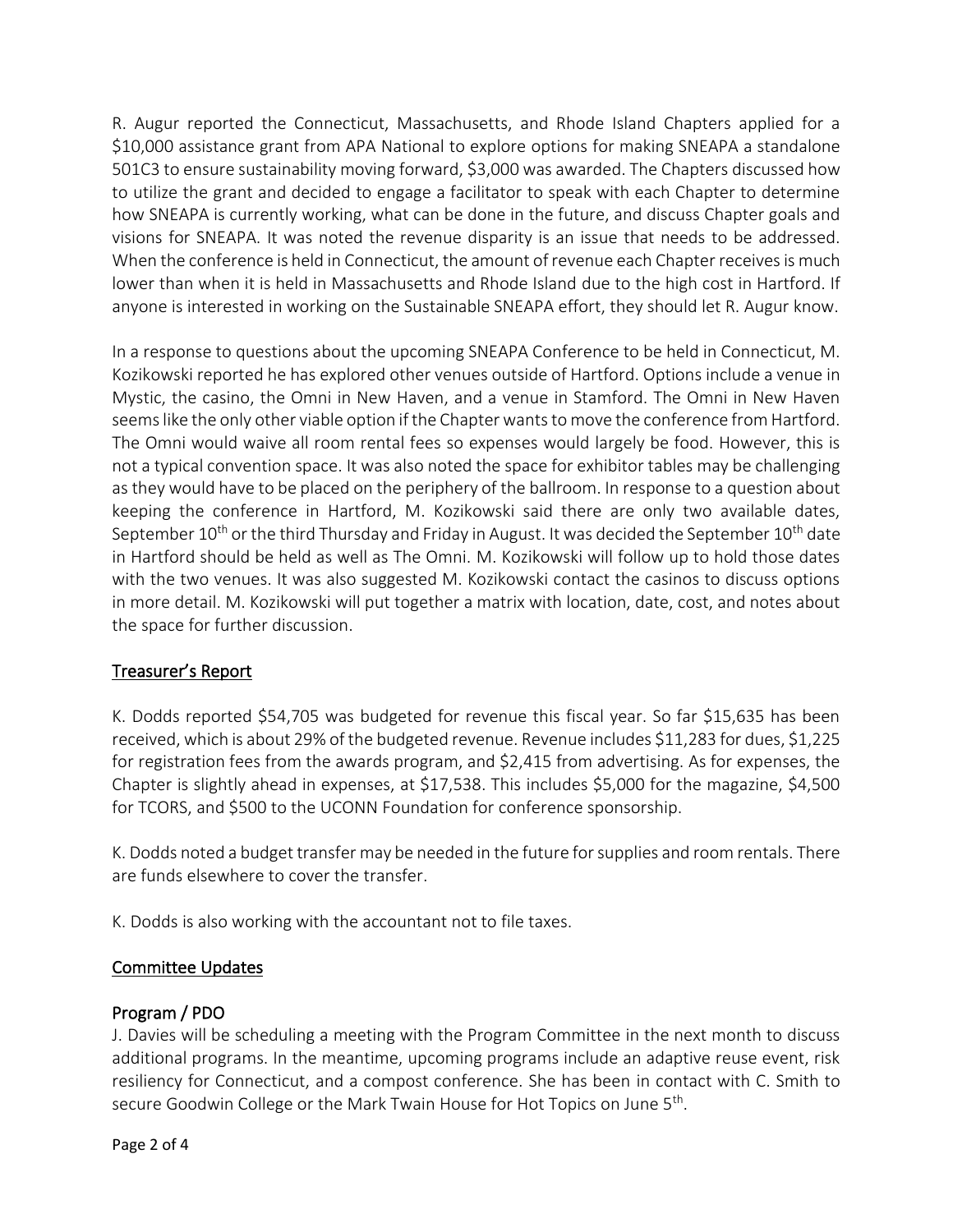J. Davies also suggested the Board reconsider how the awards ceremony is handled. In order to raise its profile, it was suggested the awards program could be part of an annual meeting. The Board discussed other options for the awards ceremony, including combining it with the legislative breakfast. J. Davies will have a conversation with the Awards Committee about alternative arrangements and will report back.

J. Davies has been in touch with Jeff Mills regarding sponsorship. He is willing to help put together an annual menu of sponsorship options. R. Augur and J. Davies will follow up. It was also noted the Chapter should establish an Eventbrite account to make registration for events easier. J. Davies will discuss this with K. Dodds.

J. Davies would like to purchase AV equipment for use at Chapter events and presentations. She will come up with a cost estimate and will report back.

The AICP prep class has been scheduled for March 28<sup>th</sup> at Goodwin College. The instructors have been lined up and the only speaker that is needed is a recent test taker.

#### Communications

A. Kennedy reported the next issue of the magazine is almost done and will be sent out early next week. The issue focuses on public participation. She is also working on promoting CCAPA events on Facebook. Moving forward if people have pictures from events, they should send to A. Kennedy for posting. A. Kennedy also reported she examining alternatives to the list serv. The Massachusetts Chapter is also evaluating this.

A. Kennedy asked for the Board's feedback on the next issue of the magazine, which would cover affordable housing. There was a discussion about contributors for articles and the overall message. The Board also discussed timing of this and whether it made sense to publish this in the spring or delay it until next year to line up with the expected guidance to be published from the Department of Housing regarding affordable housing plans. If the topic is delayed, the next issue would be Cultivating the Next Generation of Planners. This will be discussed further.

#### Government Relations

J. Guszkowski said the legislative session started Wednesday. The Chapter was more active in the pre session putting together proposals than they have been in previous years. J. Montesano outlined the five proposals that were presented, including an amendment to the subdivision provision regarding open space transfers to a family member, fixing the certificate of location approval for dealers and repairers, changing public notice requirements, creation of a study/working group to look at statewide GIS standards, and a duration limit for special permits.

There was also a discussion about affordable housing plans. The Department of Housing contracted the Regional Plan Association to create a template or guidance as how to put this together. CCAPA will also be consulted. It is expected it will be at least six months until the document is completed. The Department of Housing will announce planning grants to apply for